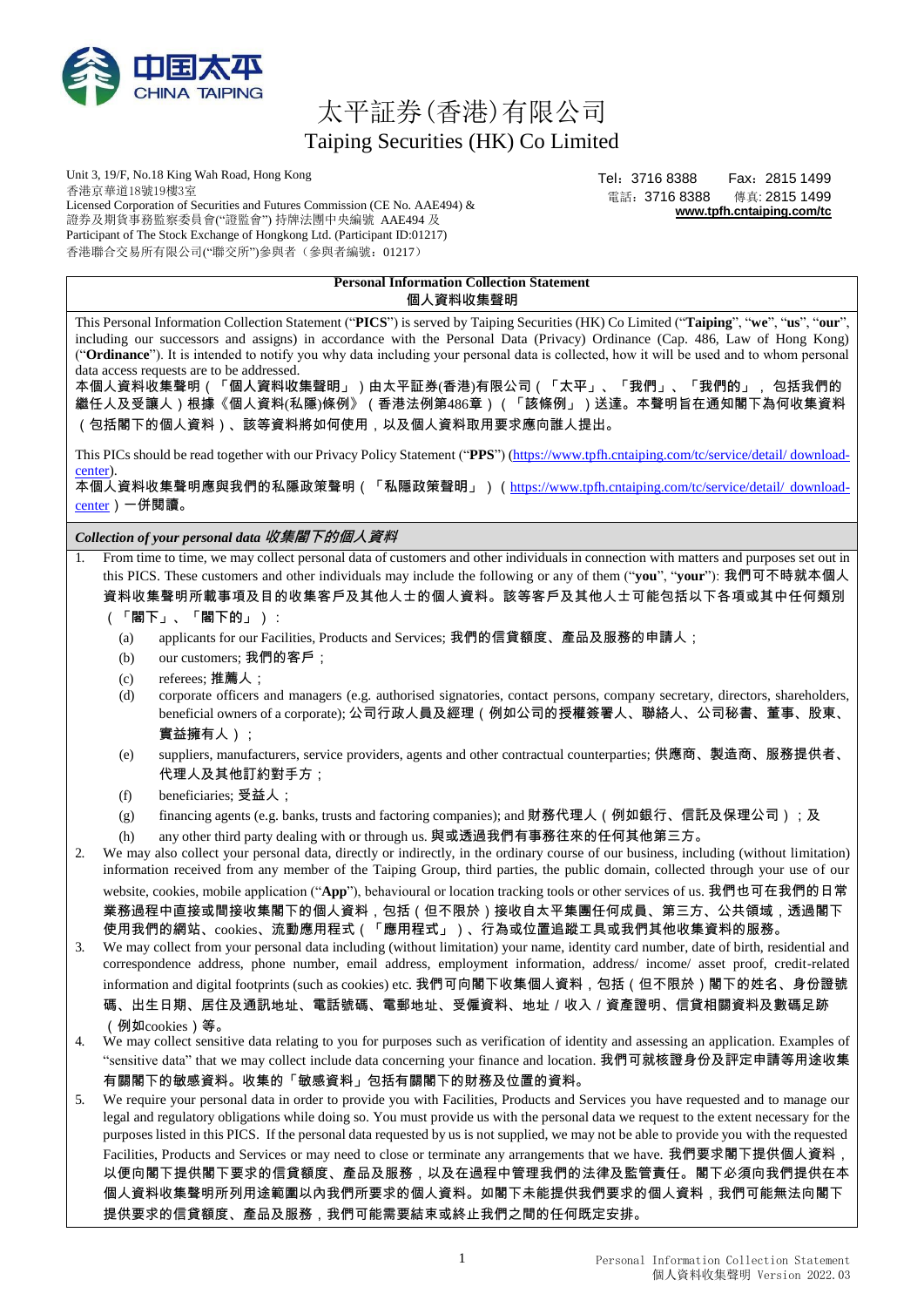## *Purpose for which your personal data may be used* **閣下的個人資料可能用作的用途**

<span id="page-1-0"></span>6. We may use your personal data for the following purposes: 我們可將閣下的個人資料用作以下用途:

- considering applications for Facilities, Products and Services and facilitating the daily operation of Facilities, Products and Services provided to you; 考慮信貸額度、產品及服務的申請,以及維持向閣下提供的信貸額度、產品及服務的日常 運作;
- (b) conducting credit checks (including without limitation upon an application for margin finance and upon periodic or special reviews of the credit which normally will take place one or more times each year); 進行信貸審查(包括(但不限於)在 申請保證金貸款時及對信貸進行定期或特別審查(一般將於一年進行一次或多次)時);
- (c) creating and maintaining our credit and risk related models; 設立並維持我們的信貸及風險相關模型;
- (d) assisting other financial institutions to conduct credit checks and collect debts; 協助其他金融機構進行信貸審查並收回債 務;
- (e) ensuring your ongoing credit worthiness; 確保閣下的信用維持良好;
- (f) designing financial services or related products for your use; 設計以供閣下使用的金融服務或相關產品;
- (g) marketing Facilities, Products and Services; 營銷信貸額度、產品及服務;
- (h) determining the amount of indebtedness owed to or by you; 確定結欠閣下或閣下結欠的債務的金額;
- (i) collecting of amounts outstanding from you and those providing security for your obligations; 向閣下(以及為閣下的義 務提供擔保的人士)收回未付的款項;
- <span id="page-1-1"></span>(j) meeting our obligations, requirements or arrangements or those of any member of the Taiping Group, whether compulsory or voluntary, to comply with, or in connection with: 履行我們或太平集團任何成員須遵守或與以下相關的(不論是強 制性或自願的)義務、規定或安排:
	- (i) any law, regulation, judgment, court order, voluntary code, sanctions regime, within or outside Hong Kong existing currently and in the future ("**Laws**"); 現時及今後在香港境內或境外的任何法例、法規、判決、法院命令、 自願守則、制裁制度(「**法例**」);
	- (ii) any guidelines, guidance or requests given or issued by any legal, regulatory, governmental, tax, law enforcement or other authorities, or self-regulatory or industry bodies or associations of financial services providers within or outside Hong Kong existing currently and in the future and any international guidance, internal policies or procedures; 現時及今後在香港境內或境外的任何法律、監管、政府、稅務、執法或其他機關,或自我監 管或行業團體或金融服務提供方協會授予或頒佈的任何指引、準則或要求,以及任何國際準則、內部政 策或程序;
	- (iii) any present or future contractual or other commitment with local or foreign legal, regulatory, judicial, administrative, public or law enforcement body, or governmental, tax, revenue, monetary, securities or futures exchange, court, central bank or other authorities, or self-regulatory or industry bodies or associations of financial service providers or any of their agents with jurisdiction over all or any part of the Taiping Group (together the "**Authorities**" and each an "**Authority**") that is assumed by, imposed on or applicable to us or any member of the Taiping Group; and 太平集團的任何成員承擔、或對其實施或適用的與對太平集團的全部或任何部分有管 轄權的本地或外國法律、監管、司法、行政、公共或執法團體,或政府、稅務、稅收、貨幣、證券或期 貨交易所、法院、中央銀行或其他機關,或自我監管或行業團體或金融服務提供方協會或其任何代理人 (「**監管機構**」)的任何現時或今後的合約或其他承擔;及
	- any agreement or treaty between Authorities; 監管機構之間的任何協議或條約;
- <span id="page-1-2"></span>(k) complying with any obligations, requirements, policies, procedures, measures or arrangements for sharing data and information between members of the Taiping Group and/or any other use of data and information in accordance with any programmes for compliance with sanctions or prevention or detection of money laundering, terrorist financing or other unlawful activities; 遵守制裁或防止或偵測清洗黑錢、恐怖分子資金籌集或其他非法活動的任何計劃,遵守在太平 集團成員之間分享資料及資訊,及/或對資料及資訊的任何其他方式的使用的任何義務、規定、政策、程序、措 施或安排;
- <span id="page-1-3"></span>(l) conducting any action to meet our obligations of or those of any member of the Taiping Group to comply with Laws or international guidance or regulatory requests relating to or in connection with the detection, investigation and prevention of money laundering, terrorist financing, bribery, corruption, tax evasion, fraud, evasion of economic or trade sanctions and/or any acts or attempts to circumvent or violate any Laws relating to these matters; 採取任何行動,以履行太平或太平集團 的任何成員遵守關於或就偵測、調查及防止清洗黑錢、恐怖分子資金籌集、賄賂、貪污、逃稅、欺詐、逃避經濟 或貿易制裁(及/或避免或觸犯關於此等事宜的任何法例的任何行為或嘗試)的法例或國際準則或監管要求的義 務;
- (m) meeting any of our obligations or those of any member of the Taiping Group to comply with any demand or request from the Authorities; 履行太平或太平集團的任何成員遵守監管機構的任何要求或申請的任何義務;
- (n) enabling our actual or proposed assignee or that of any member of the Taiping Group, or participant or sub-participant of our rights or those of any member of the Taiping Group in respect of you, to evaluate the transaction intended to be the subject of the assignment, participation or sub-participation; and 讓太平或太平集團的任何成員的實際或建議受讓人、 太平或太平集團的任何成員就閣下的權利的參與人或附屬參與人評估擬作為轉讓、參與或附屬參與的主體的交 易;及
- (o) any other purposes relating to the purposes listed above. 與上述各項的相關的任何其他用途。

### *Classes of persons to whom personal data may be transferred* **可向其轉移個人資料的人士類別**

Personal data held by us relating to an individual will be kept confidential but we may provide such information to the following parties (whether within or outside Hong Kong) for the purposes set out in paragraph [6](#page-1-0) above: 我們所持有的個人資料將予保密,但我們可 就上文第[6](#page-1-0)段所載的用途而言,向以下各方(不論位於香港境內或境外)提供有關資料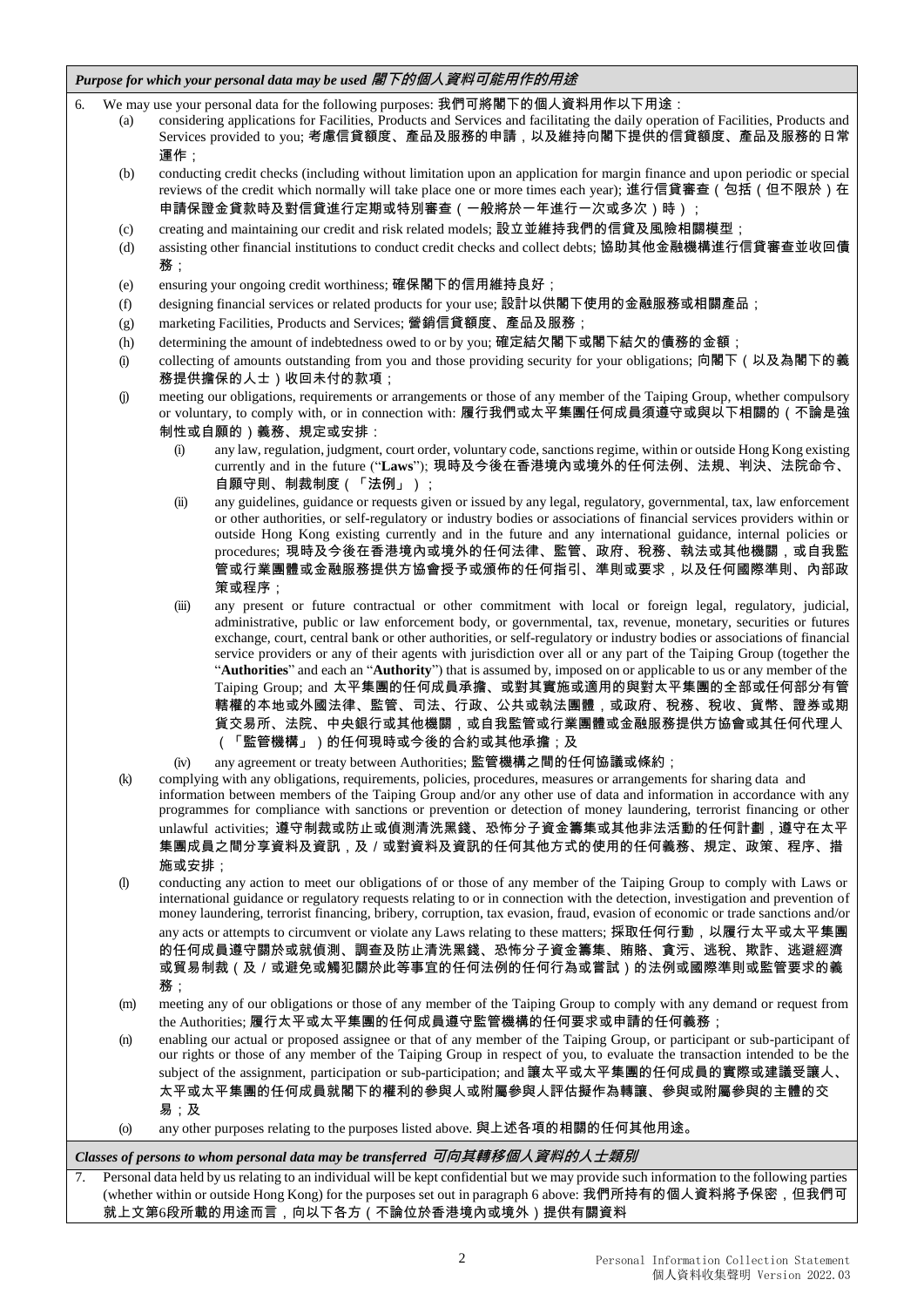- (a) any of our agents, contractors, sub-contractors, service providers or associates or those of any member of the Taiping Group (including their employees, directors, officers, agents, contractors, service providers, and professional advisers); 我們或太 平集團的任何成員(包括其僱員、董事、高級職員、代理人、承判商、服務提供者及專業顧問)的任何代理人、 承判商、分判商、服務提供者或聯繫人士;
- (b) any third party service provider who provides administrative, telecommunications, computer, payment or securities clearing or other services to us or any member of the Taiping Group in connection with the operation of its business (including their employees, directors and officers); 就太平經營其業務而言向太平集團任何成員 ( 包括其僱員、董事及高級職員 ) 提 供行政、電訊、電腦、付款或證券結算或其他服務的任何第三方服務提供者;

- any person under a duty of confidentiality to us or any member of the Taiping Group which has undertaken to keep such personal data confidential; 對太平負有保密責任的任何人士,包括已承諾保持有關資料保密的太平集團的任何成 員;
- (e) any persons acting on behalf of an individual whose personal data are provided; 代表提供個人資料人士行事的任何人 士;
- (f) any payment recipients, beneficiaries, account nominees, intermediaries, correspondent and agent banks, clearing houses, clearing or settlement systems, market counterparties, upstream withholding agents, swap or trade repositories, stock exchanges, companies in which you have an interest in securities (where such securities are held by us or any member of the Taiping Group) or a person making any payment into your account; 任何收款人、受益人、賬戶代名人、中介機構、往 來及代理銀行、結算行、結算或交收系統、市場對手方、上游預扣代理、掉期或交易資料管理機構、證券交易 所、閣下有證券權益的公司(而有關證券是由太平或太平集團的任何成員持有),或向閣下的賬戶作出任何付款 的人士;
- (g) credit reference agencies, and, in the event of default, to debt collection agencies; 信貸資料機構及(如有違約情況)債 務追討公司;
- (h) any person to whom we or any member of the Taiping Group are under an obligation or required or expected to make disclosure for the purposes set out in, or in connection with, paragraphs [6\(j\)](#page-1-1) and [6\(k\) a](#page-1-2)nd [6\(l\)](#page-1-3) above; 太平或太平集團的任 何成員就上文第 6(j)、6(k)及 6(l)段所載目的或就此有責任或必須或被預期向其作出披露的任何人士;
- (i) any actual or proposed assignee of ours or participant or sub-participant or transferee of our rights in respect of you; 我們的 任何實際或建議受讓人,或我們就閣下的權利的參與人或附屬參與人或承讓人;
- (j) any persons giving or proposing to give a guarantee or security to guarantee or secure your obligations to us; 任何作出或擬 作出擔保或抵押以擔保或保證閣下對我們履行責任的人士;
- (k) any member of the Taiping Group; 太平集團的任何成員;
- (l) third party financial institutions, insurers, credit card companies, securities and investment services providers; 第三方金融 機構、保險公司、信用卡公司、證券及投資服務提供者;
- (m) any third party reward, loyalty, co-branding and privileges programme providers; 任何第三方回贈、忠誠、聯合品牌及 專享優惠計劃提供者;
- (n) any co-branding partners of us or any other member of the Taiping Group (the names of such co-branding partners can be found in the application form(s) and/or advertising material(s) for the relevant services and products, as the case may be); and 太平或太平集團任何其他成員的任何合作品牌夥伴(有關合作品牌夥伴的名字可在相關服務及產品(以情況 而定)的申請表格及/或廣告材料找到);及
- (o) external service providers (including but not limited to mailing houses, telecommunication companies, telemarketing and direct sales agents, call centres, data processing companies and information technology companies) that we or any member of the Taiping Group engage(s) for the purposes of providing the Facilities, Products and Services. 太平或太平集團任何成 員聘請以提供信貸額度、產品及服務的外聘服務提供者(包括(但不限於)郵遞公司、電訊公司、電話推廣及直 接銷售代理、客戶服務中心、數據處理公司及資訊科技公司)。
- 8. Your personal data may be processed, kept and transferred or disclosed in and to a jurisdiction outside Hong Kong. Such datamay also be processed, kept, transferred or disclosed in accordance with the local practices and laws, rules and regulations (including any governmental acts and orders) in that jurisdiction. 閣下的個人資料可能在香港以外的司法管轄區處理、保存及移轉或披 露。有關資料也可能根據該司法管轄區的當地慣例及法例、規則及法規(包括任何政府行為及命令)被處理、保存、移 轉或披露。

*Provision of personal data to credit reference agencies and debt collection agencies* **向信貸資料機構及債務追討公司提供個人資料**

- We may provide the following personal data relating to you (whether in sole name or joint names with others) to a credit reference agency and/or a debt collection agency: 我們可能向信貸資料機構及 / 或債務追討公司提供有關閣下 ( 不論以單獨名義或與其 他人士聯名)的個人資料:
	- (a) general particulars (such as your name, address, contact information, date of birth or date of incorporation, identity card number or travel document number or certificate of incorporation number); 一般資料(例如閣下的姓名、地址、聯絡資 料、出生日期或公司註冊成立日期、身份證號碼或旅遊證件號碼或公司註冊證書號碼);
	- (b) account information (such as your risk and credit rating, account number, type of facility account, account status (e.g. active, closed, write-off) and account closure date (if any) in respect of the Facilities, Products and Services); and 賬戶資料 (例如 就信貸額度、產品及服務而言閣下的風險及信用評級、賬戶號碼、信貸賬戶類型、賬戶狀況(例如活躍、已結 束、撇銷)及賬戶結束日期(如有));及
	- (c) credit application data (such as the fact that you have made an application for consumer credit, the type and the amount of credit sought). 信貸申請資料(例如閣下曾申請溑費者信貸、所申請信貸的類型及金額之事宜)。
- <span id="page-2-0"></span>10. You can instruct us to make a request to the credit reference agency to delete any account data (including account repayment data) from its database within 5 years of termination of the account by full repayment provided that there has not been any default of payment in relation to the account, lasting in excess of 60 days within 5 years immediately before account termination. 閣下可指示我們,向

<sup>(</sup>c) any Authorities; 任何監管機構;<br>(d) any person under a duty of confi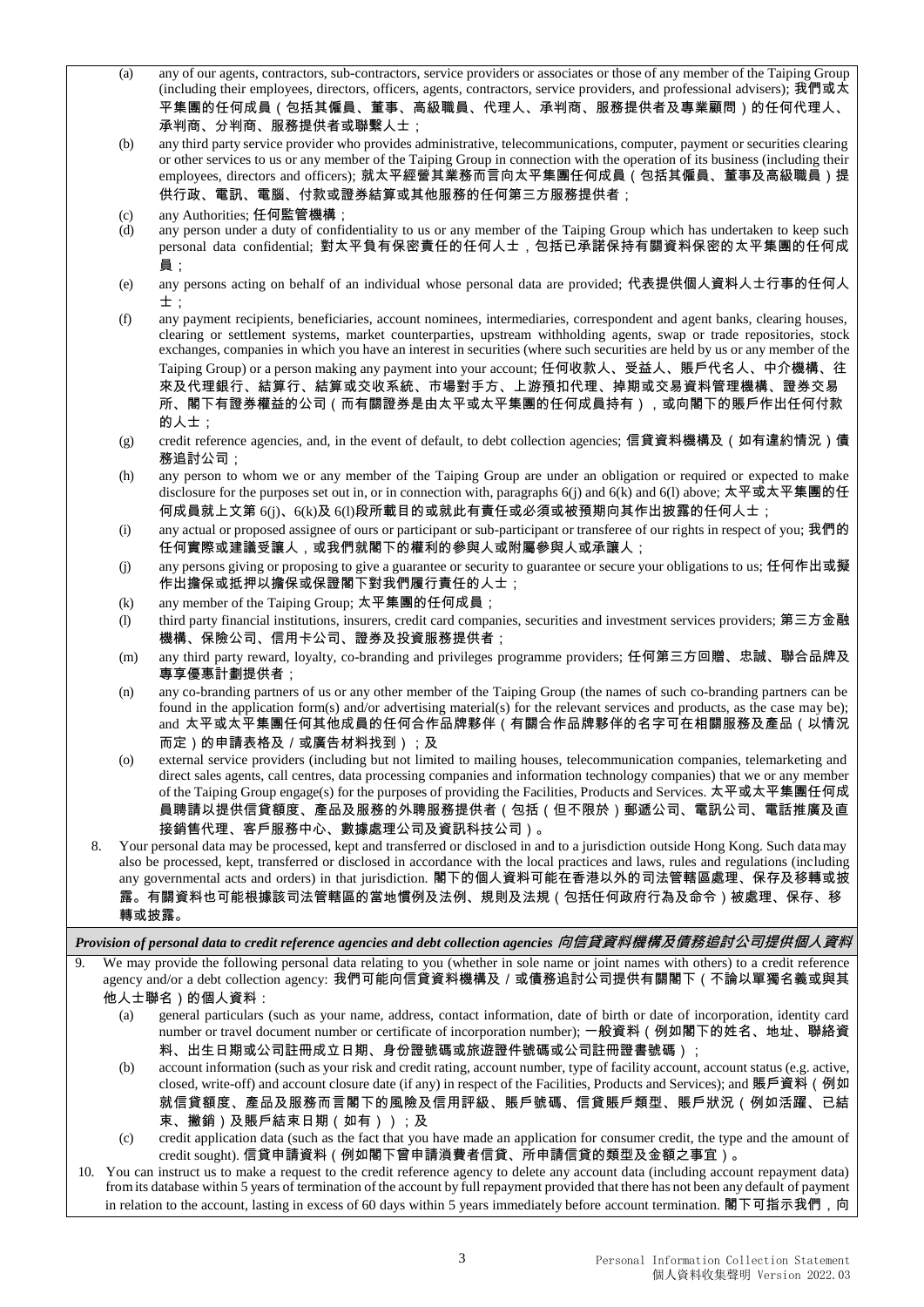該信貸資料機構提出要求,經全數還款後,於賬戶終止後5年內要求從其資料庫中刪除任何賬戶資料(包括賬戶還款資

料),惟該賬戶須在緊接賬戶終止前的5年內未發生任何超過60日的付款拖欠。

- 11. In the event of any default of payment relating to an account, unless the amount in default is fully repaid or written off (other than due to a bankruptcy order) before the expiry of 60 days from the date such default occurred, the account repayment data may be retained by the credit reference agency until the expiry of 5 years from the date of final settlement of the amount in default. 如有任何與賬戶 有關的付款拖欠,除非在該等欠款發生日期起計的60日屆滿前已全部清還或撇銷(因破產令所致者除外)該等欠款,否 則,信貸資料機構可保留賬戶還款資料,直至自違約金額最終償還之日起計5年屆滿。
- <span id="page-3-0"></span>12. In the event any amount in an account is written-off due to a bankruptcy order being made against you, the account repayment data may be retained by the credit reference agency, regardless of whether the account repayment data reveal any default of payment lasting in excess of 60 days, until the expiry of 5 years from the date of final settlement of the amount in default or the expiry of 5 years from the date of discharge from a bankruptcy as notified by you with evidence to the credit reference agency, whichever is earlier. 倘由於 針對閣下發出的破產令導致賬戶的任何金額被撇銷,信貸資料機構可保留賬戶還款資料(不論賬戶還款資料是否顯示任何 超過60日的付款拖欠),直至拖欠金額最終償還之日起計5年或閣下向信貸資料機構提交的證明文件所載的破產解除日起 計5年屆滿(以較早者為準)。
- 13. For the purpose of paragraphs [10,](#page-2-0) [11](#page-2-0) and [12](#page-3-0) above, "**account repayment data**" includes amount last due, amount of payment made during the last reporting period (being a period not exceeding 31 days immediately preceding the last contribution of account data by us to a credit reference agency), remaining available credit or outstanding balance and default data (being amount past due and number of days past due, date of settlement of amount past due, and date of final settlement of amount in default lasting in excess of 60 days (if any)). 就上文第10、11及12段而言,「**賬戶還款資料**」包括最後到期金額、上一個報告期(緊接我們最近一次向信貸資 料機構提供賬戶資料之前不超過31日的期間)內的付款金額、剩餘可用的信貸或未償還的餘額及違約資料(包括逾期金額 和逾期日數、逾期金額的償還日期及逾期超過60日的拖欠金額的最終償還日期(如有))。
- 14. We may have obtained a credit report on or access the database of you from a credit reference agency in considering any application for credit or conducting credit reviews from time to time. In the event you wish to access the credit report, we will advise the contact details of the relevant credit reference agency. 我們在考慮閣下的任何信貸申請或進行信貸檢討時可能向信貸資料機構索取閣 下的信貸報告或存取閣下的資料庫。如果閣下有意存取該信貸報告,我們會告知閣下相關信貸資料機構的聯絡詳情。
- 15. Without limiting the generality of the foregoing, we may from time to time access the personal and account information or records of you held by the credit reference agency for the purpose of reviewing any of the following matters in relation to the existing credit facilities granted to you or a third party whose obligations are guaranteed by you: 在不限制前述條文一般性的前提下,我們可能 會不時存取信貸資料機構所持有閣下的個人及賬戶資料或記錄,以審查與向閣下或閣下擔保其債務的第三方授予的現有信 貸額度有關的以下事項:
	- (a) an increase in the credit amount; 增加信貸金額;
	- (b) the curtailing of credit (including the cancellation of credit or a decrease in the credit amount); and 縮減信貸(包括取消信 貸或減少信貸金額);及
	- (c) the putting in place or the implementation of a new or updated scheme of arrangement with you or the third party. 制 定 或 實施與閣下或該第三方訂立的償債安排。

## *Use of your personal data in direct marketing* **將閣下的個人資料用於直接行銷**

- <span id="page-3-1"></span>We intend to use your personal data in direct marketing and we require your consent (which includes an indication of no objection) for that purpose. In this connection, please note that: 我們擬將閣下的個人資料用於直接行銷,為此我們需要獲得閣下的同意 (包括無異議表示)。就此而言,請注意:
	- the name, contact details, products and other service portfolio information, transaction pattern and behaviour, financial background and demographic data of you held by us from time to time may be used by us in direct marketing; 我們可能使 用我們不時持有閣下的姓名、聯絡資訊、產品及其他服務組合詳情、交易模式及行為、財務背景及/或人口統計 數據作直接行銷;
	- (b) the following classes of services, products and subjects may be marketed: 以下類別的服務、產品及事物可以促銷:
		- (i) securities, financial, investment products and services; 證券、金融、投資產品及服務;
		- (ii) margin financing, securities lending and other credit facilities; 保證金融資、證券借貸及其他信貸額度;
		- (iii) reward, loyalty or privileges programmes and related services and products; and 回贈、忠誠或優惠專享計劃及 相關服務和產品;及
		- (iv) services and products offered by our co-branding partners (the names of such co-branding partners can be found in the application form(s) and/or advertising material(s) for the relevant services and products, as the case may be). 我們的聯合品牌夥伴(該等聯合品牌夥伴的名稱可在相關服務及產品的申請表及/或廣告材料(視情況 而定)內找到)提供的服務及產品。
- <span id="page-3-2"></span>17. The above services, products and subjects may be provided by or (in the case of donations and contributions) solicited by us and/or: 上述服務、產品及事物可由我們及/或以下各方提供或(如屬捐贈及資助)招攬:
	- (a) any member of the Taiping Group; 太平集團的任何成員;
	- (b) third party financial institutions, insurers, credit card companies, and securities and investment services providers; 第 三 方 金融機構、保險公司、信用卡公司及證券與投資服務提供者;
	- (c) third party reward, loyalty, co-branding or privileges programme providers; 第三方回贈、忠誠或優惠專享計劃提供者;
	- (d) co-branding partners of ours or any member of the Taiping Group; and/or 太平或太平集團任何成員的聯合品牌夥伴;及 /或
	- (e) charitable or non-profit making organisations. 慈善或非牟利機構。
- <span id="page-3-3"></span>18. In addition to marketing the services, products and subjects itself: 除本身促銷服務、產品及事物外:
	- (a) we also intend to provide the personal data described in paragraph [16\(a\)](#page-3-1) above to all or any of the persons described in paragraph [17](#page-3-2) above for use by them in marketing those services, products and subjects, and we require your written consent (which includes an indication of no objection) for that purpose; and 我們亦打算將上文第 16(a)段所述的個人資料向上文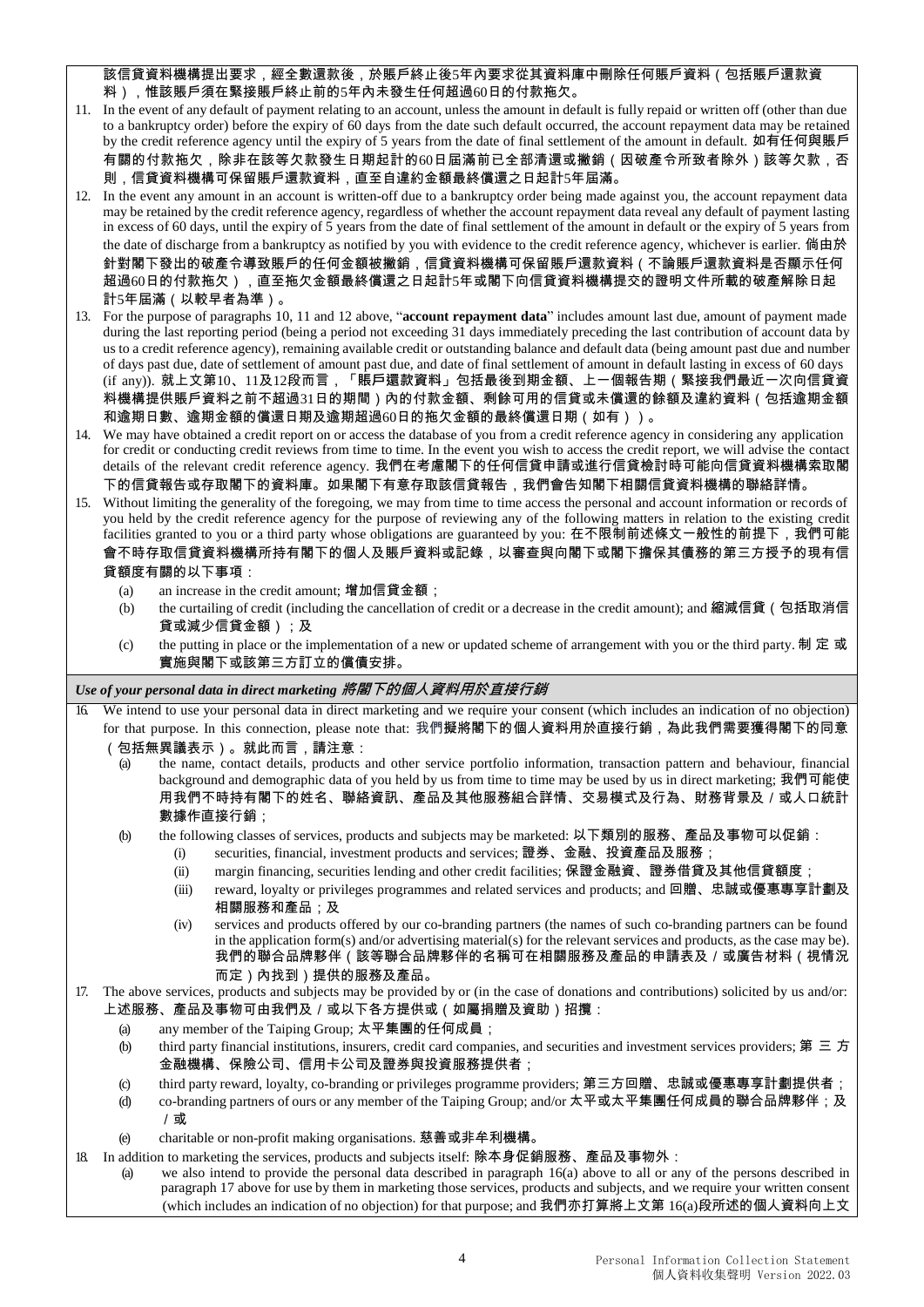第 17 段所述的所有或任何人士提供,以便他們用於促銷該等服務、產品及事物,而我們需要為此目的取得閣下的 書面同意(包括無異議表示);及

- (b) we may receive money or other property in return for providing the personal data to the other persons in paragraph [18\(a\)](#page-3-3) above and, when requesting your consent, we will inform you if we will receive any money or other property in return for providing the personal data to the other persons. 我們可能會就向上文第 18(a)段所述的人士提供個人資料而獲得金錢 或其他財產回報,在請求閣下同意時,我們會告知閣下我們是否將憑藉向其他人士提供該等個人資料而獲得任何 金錢或其他財產回報。
- 19. **If you do not wish us to use or to provide to other persons your personal data for use in direct marketing, you may notify us at**  any time and without charge to opt-out of using your personal data either generally or selectively for direct marketing purposes. 如果閣下不希望我們使用閣下的個人資料或將其提供給其他人士用於直接行銷<sup>,</sup>閣下可於任何時間通知我們,並且可免繳 **費用地選擇不使用閣下的個人資料作一般或選擇性直接行銷用途。**

*Use of your personal data for the Hong Kong Investor Identification Regime* **將閣下的個人資料用於香港投資者識別碼制度**

20. You acknowledge and agree that we may collect, store, process, use, disclose and transfer personal data relating to you (including your CID and BCAN(s)) as required for us to provide services to you in relation to securities listed or traded on the Stock Exchange of Hong Kong ("SEHK") and for complying with the rules and requirements of SEHK and the Securities and Futures Commission ("SFC") in effect from time to time. Without limiting the foregoing, this includes: 閣下確認並同意,為向閣下提供與在香港聯合 交易所(「聯交所」)上市或買賣的證券相關的服務,以及為了遵守不時生效的聯交所和證券及期貨事務監察委員會 (「證監會」)的規則和規定,我們可收集、儲存、處理、使用、披露及轉移與閣下有關的個人資料(包括閣下的客戶識 別信息及券商客戶編碼)。在不限制以上內容的前提下,當中包括:

- (a) disclosing and transferring your personal data (including CID and BCAN(s)) to SEHK and/or the SFC in accordance with the rules and requirements of SEHK and the SFC in effect from time to time; 根據不時生效的聯交所及證監會規則和規 定,向聯交所及/或證監會披露及轉移閣下的個人資料(包括客戶識別信息及券商客戶編碼);
- (b) allowing SEHK to: 允許聯交所:
	- (i) collect, store, process and use your personal data (including CID and BCAN(s)) for market surveillance and monitoring purposes and enforcement of the Rules of the Exchange of SEHK; 收集、儲存、處理及使用閣下的 個人資料(包括客戶識別信息及券商客戶編碼),以便監察和監管市場以及執行聯交所的《交易所規 則》;
	- (ii) disclose and transfer such information to the relevant regulators and law enforcement agencies in Hong Kong (including, but not limited to, the SFC) so as to facilitate the performance of their statutory functions with respect to the Hong Kong financial markets; and向香港相關監管機構和執法機構(包括但不限於證監會)披露及轉 移有關資料,以便他們就香港金融市場履行其法定職能;及
	- (iii) use such information for conducting analysis for the purposes of market oversight; and為監察市場目的而使用 有關資料進行分析;及
- (c) allowing the SFC to: 允許證監會:
	- (i) collect, store, process and use your personal data (including CID and BCAN(s)) for the performance of its statutory functions including monitoring, surveillance and enforcement functions with respect to the Hong Kong financial markets; and收集、儲存、處理及使用閣下的個人資料(包括客戶識別信息及券商客戶編碼), 以便其履行法定職能,包括對香港金融市場的監管、監察及執法職能;及
	- (ii) disclose and transfer such information to relevant regulators and law enforcement agencies in Hong Kong in accordance with applicable laws or regulatory requirements. 根據適用法例或監管規定向香港相關監管機構和 執法機構披露及轉移有關資料。

You also agree that despite any subsequent purported withdrawal of consent by you, your personal data may continue to be stored, processed, used, disclosed or transferred for the above purposes after such purported withdrawal of consent. 閣下亦同意, 即使閣下 其後宣稱撤回同意,我們在閣下宣稱撤回同意後,仍可繼續儲存、處理、使用、披露或轉移閣下的個人資料以作上述用 途。

Failure to provide us with your personal data or consent as described above may mean that we will not, or will no longer be able to, as the case may be, carry out your trading instructions or provide you with securities related services (other than to sell, transfer out or withdraw your existing holdings of securities, if any). 閣下如未能向我們提供個人資料或上述同意,可能意味著我們不會或 不能夠再(視情況而定)執行閣下的交易指示或向閣下提供證券相關服務(出售、轉出或提取閣下現有的證券持倉(如 有)除外)。

In this paragraph, 在本段內,

"**BCAN**" means a "Broker-to-Client Assigned Number", being a unique identification code in the format prescribed by SEHK, generated by us and assigned to you in accordance with SEHK's requirements, and has such meanings as described in paragraph 5.6 of the Code of Conduct for Persons Licensed by or Registered with the Securities and Futures Commission ("**Code of Conduct**"); and

「券商客戶編碼」指「券商客戶指定編碼」,即我們根據聯交所的要求按聯交所規定的格式編派予閣下的唯一識別編碼, 並具有《證券及期貨事務監察委員會持牌人或註冊人操守準則》(「**操守準則**」)第5.6條賦予其之涵義;及

"**CID**" means the client identification data (including the identity document number), and has such meanings as described in paragraph 5.6 of the Code of Conduct.「客戶識別信息」指客戶識別信息(包括身份文件編號),並具有《操守準則》第5.6 條賦予其之涵義。

*Use of cookies Cookies* **的使用**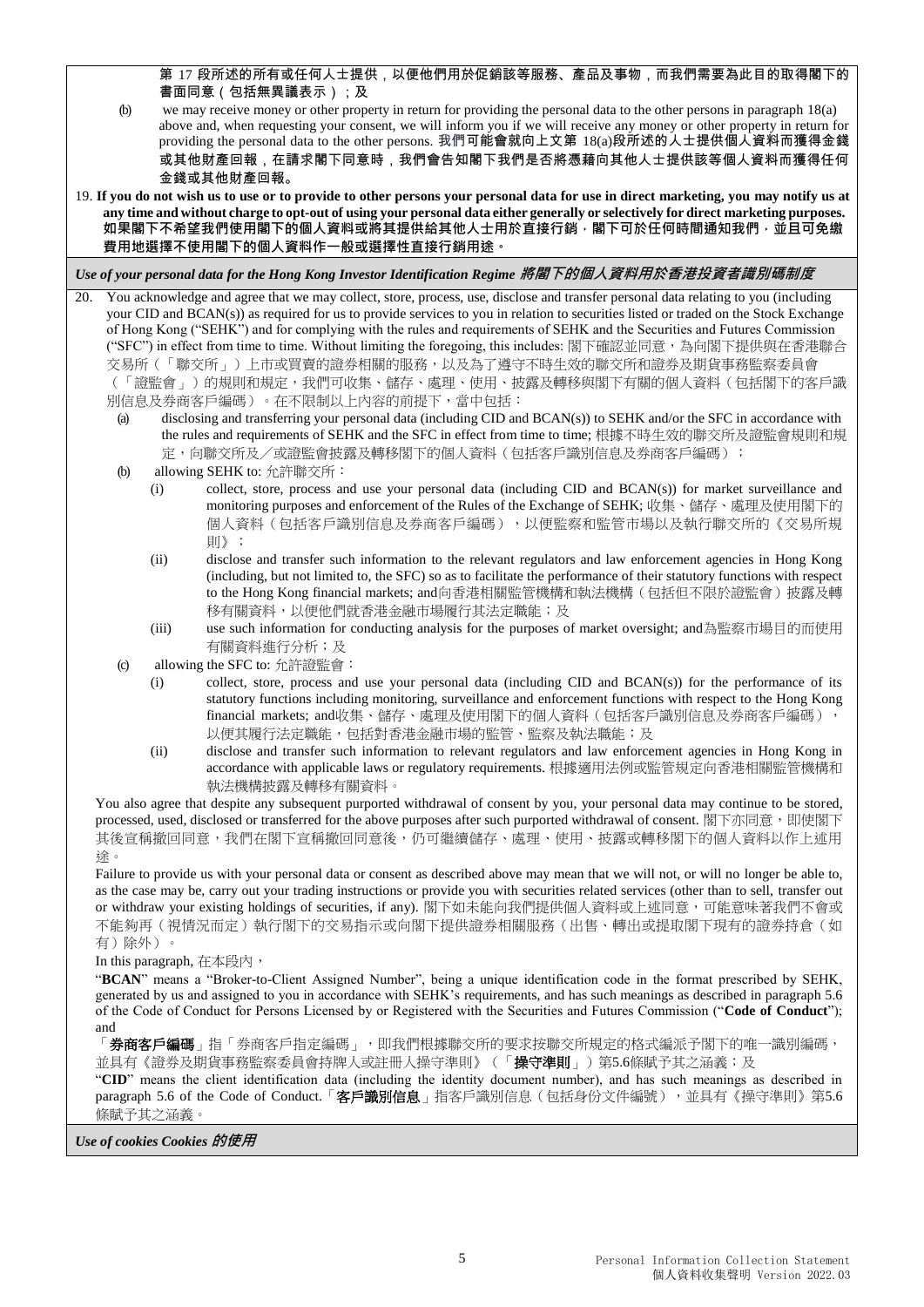- 21. If you accept cookies, you will be acknowledging that your information is being collected,stored, accessed and used as outlined below. 倘閣下接受cookies,即表示閣下確認閣下的資料將如下文概述的方式收集、儲存、存取及使用。
- 22. Cookies are small data files which are placed on your device when you visit certain parts of our website or App or click on our online advertisements. Cookies and similar technologies are used to identify your device for the following purposes: Cookies 為小型數據 檔案,於閣下瀏覽我們的網站或應用程式或鍵入我們的線上廣告時放置在閣下的裝置上。Cookies及類似技術乃用以辨識 閣下的裝置,作下列用途:
	- Strictly necessary cookies. These essential cookies are set throughout our website or App and are required for the operation of our website or App to: **絕對必要 cookies。**這些必要的 cookies 在我們的網站或應用程式均有設置,是操作我們的 網站或應用程式所必需,用途是:
		- (i) allow our web server to determine whether the cookies setting on your web browser has been enabled or disabled. This allows us to know whether data can be collected from your web browser; 允許我們的網絡伺服器確定設於 閣下的網絡瀏覽器的 cookies 是否被啟動或停用。此容許我們知悉可否從閣下的網絡瀏覽器收集資料;
		- (ii) temporarily allow you to carry information between pages of our website or App to avoid having to re-enter that information; or 暫時容許閣下在我們的網站或應用程式留下資料, 以避免重新輸入有關資料; 或
		- (iii) temporarily identify your device after you have logged in to a secure page on our website or App so that our web server can maintain a dialogue with your web browser in order for you to carry out certain activities. 在閣下登入 我們的網站或應用程式的安全頁面後暫時辨識閣下的裝置,讓我們的網絡瀏覽器與閣下的網絡瀏覽器保 持對話,以便閣下進行某些活動。
	- (b) **Analytical/performance cookies.** These are used to help us improve our website or App by tracking your visits to our website or App and recognising your web browser when you are a repeat visitor so that we can gather statistics on new and repeat visitors to evaluate site effectiveness. **分析性/表現性 cookies。**這些 cookies 幫助我們透過追蹤閣下對我們的 網站或應用程式的瀏覽改善我們的網站或應用程式,如閣下是經常訪客,閣下的網絡瀏覽器可被辨識,因此有助 我們收集新舊訪客的統計資料,從而評估網站的有效性。
	- **(c) Functionality cookies.** These are used to recognise you when you return to our website or App. This enables us to: **功能性 cookies。**這些 cookies 在閣下再次瀏覽我們的網站或應用程式時用以辨識閣下,有助我們:
		- (i) personalise our content for you and remember your preferences (for example, your choice of language and region); or 為閣下提供個人化內容和記得閣下的偏好(例如閣下的語言及地區選擇);或
		- (ii) store your login and other preferences so you do not have to re-enter that information when you return to the website or App. 儲存閣下的登入及其他偏好,讓閣下返回網站或應用程式時無需再次輸入有關資料。
	- (d) **Targeting / advertising cookies.** These cookies record your visit to our website or App, your response to our online advertisements, and track the pages you have visited and the website links you have followed. We use this information to: **針對性/廣告 cookies。**這些 cookies 記錄閣下瀏覽我們的網站或應用程式、閣下對我們線上廣告的回應,以及追 蹤閣下曾經瀏覽的頁面及閣下曾經追蹤的網站連結。我們使用這些資料:
		- (i) make our website or App more relevant to your interests; 令我們的網站或應用程式與閣下的興趣更加相關;
		- (ii) provide online advertisements or offers on our website or App or third-party websites which are most likely to interest you; or 在我們的網站或應用程式或第三方網站提供閣下可能最感興趣的線上廣告或優惠;或
		- (iii) evaluate the effectiveness of our online marketing and advertising programs. 評估我們的線上行銷及廣告計劃 的有效性。
- 23. The above cookies may be placed on your device by us or by third parties on our behalf (for example, advertising networks and providers of external services like web traffic analysis services). No personally identifiable information about you is collected or shared with third parties as a result of this research. 我們或代表我們的第三方(例如廣告網絡及外界服務提供者,例如網絡交通分析 服務)可將上述cookies置於閣下的裝置。閣下不會有可辨認個人身份的資料因此項研究而被收集或分享予第三方。
- 24. Most web browsers are initially set up to accept cookies. You can choose to 'not accept' cookies by changing the settings on **your web browser but if you block all cookies, including strictly necessary cookies, you may find that certain features on our website or App will not work properly. 大部分網絡瀏覽器的初始設定均為接受cookies。閣下可更改閣下的網絡瀏覽器的設 定以選擇「不接受」cookies,但如閣下阻截所有cookies,包括絕對必要cookies,閣下可能會發現我們的網站或應用程式上 的某些功能將不能正常操作。**

*Retention of your personal data* **保留閣下的個人資料**

25. We may retain your personal data for as long as the purpose for which it was collected remains and until it is no longer necessary for any other legal or business purposes. 我們可以在有需要保留閣下個人資料的期間一直保留該資料,直至不再需要用於任何其 他法律或業務用途為止。

*Requesting access to and correction of your personal data* **要求查閱並修改閣下的個人資料**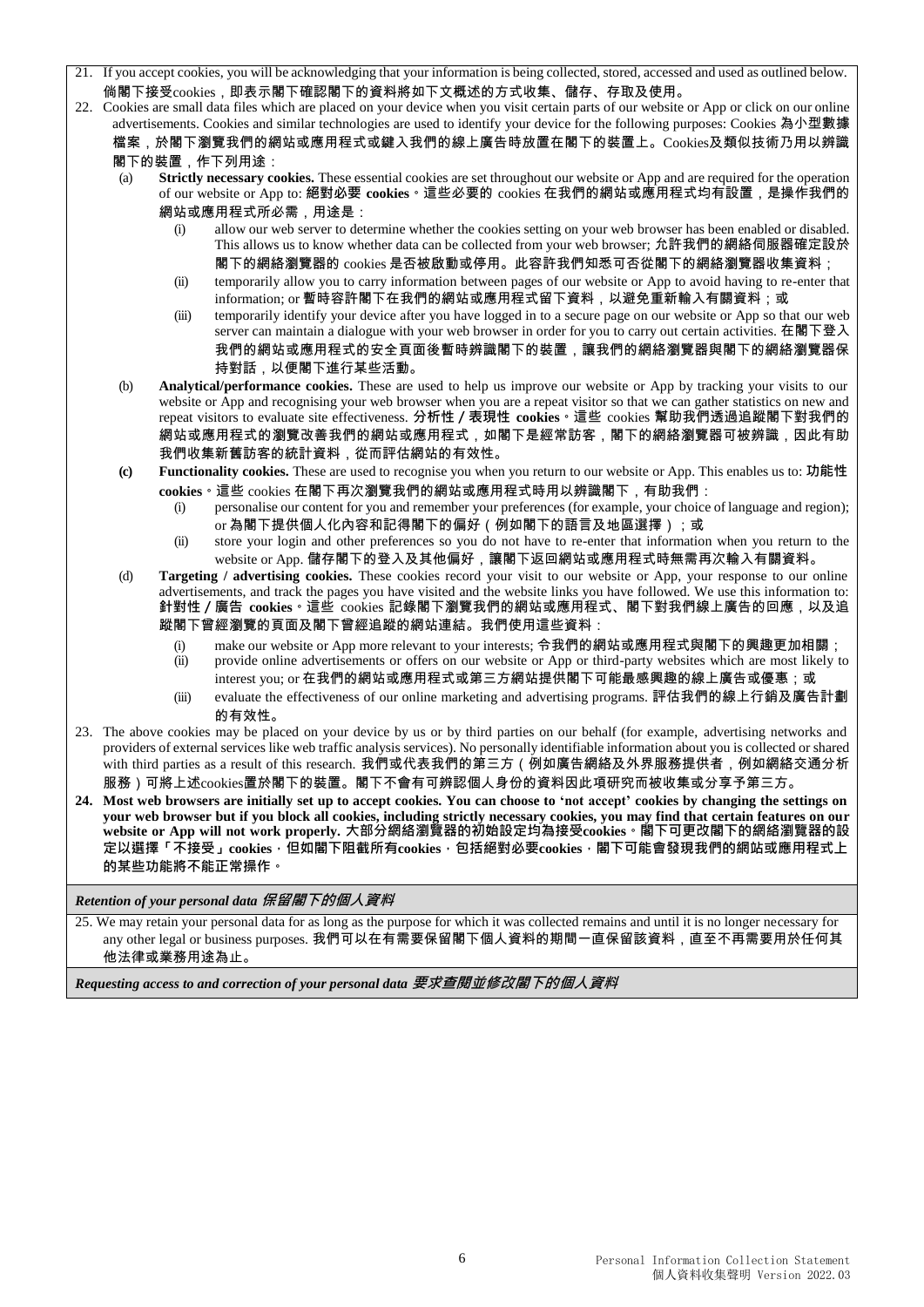26. You have the right to: 閣下有權:

- (a) check whether we hold personal data about you and/or access to such data; 查詢我們是否持有有關閣下的個人資料及 / 或查 閱有關資料;
- (b) require us to correct any personal data relating to you which is inaccurate; 要求我們修改與閣下有關的任何不準確的個人資 料:
- (c) withdraw any consent that he/she has previously given us with respect to our use of your personal data; and撤回其以往向我們 發出有關我們使用閣下個人資料的任何同意;及
- (d) ascertain our policies and practices in relation to personal data and to be informed of the kind of personal data held by us. 確 定 我們就個人資料而言的政策及慣例,並獲告知我們持有的個人資料種類。
- 27. Your rights above will be subject to ongoing obligations imposed on us pursuant to any applicable law or regulation, and/or our legitimate reason or entitlement to continue processing your information, and/or to refuse that request. 閣下的上述權利將取決於根 據任何適用法律或法規向我們施加的持續責任,及/或我們繼續處理閣下資料及/或拒絕該要求的合法理由或權利。
- 28. We have the right to charge a reasonable fee for the processing of any personal data access request. 我們有權就處理任何查閱個人 資料的申請收取合理的費用。

## *Security and outsourcing* **保安及外判**

29. The security of personal data is important to us. We have technical and organisational security measures in place to safeguard your personal data (including personal data in transit and storage). These security measures ensure that confidentiality and integrity of your personal data is not compromised. 個人資料的保安對我們而言十分重要。我們備有技術上及組織上的安全措施以保護閣下的 個人資料(包括個人資料的傳輸及儲存)。該等安全措施確保閣下個人資料的保密性及完整性不會受到侵害。

- 30. Your personal data may be outsourced to or processed by our agents, contactors or external service providers or those of other members of the Taiping Group (whether within or outside Hong Kong). When using external service providers, we require that they adhere to security standards mandated by us and the Taiping Group. We may do this through contractual provisions, including any such provisions approved by a privacy regulator, and oversight of the service provider. Regardless of where personal data is transferred, we take all steps reasonably necessary to ensure that your personal data is kept securely. 閣下的個人資料可外判予我們的客戶、承包 商或外界服務提供者,或太平集團其他成員(不論是否位於香港)。 當使用外界服務提供者時,我們要求他們遵守我們及 太平集團訂立的安全標準。為達到此標準,我們可透過合約條文(包括獲私隱監管機構批准的任何有關條文)及監察有關 服務提供者進行。不論個人資料在何處傳輸,我們會採取所有合理必要的步驟確保閣下的個人資料安全地保存。
- 31. You should be aware that the Internet may not be a secure form of communication and sending us personal data over the Internet may carry with it risks including the risk of access and interference by unauthorised third parties. Information passing over the Internet may be transmitted internationally (even when sender and recipient are located in the same country) via countries with weaker privacy and data protection laws than your country of residence. 請注意,互聯網可能不是一種安全的通訊形式,而透過互聯網向我們傳送 個人資料可能會帶來風險,包括被未獲授權的第三方存取及干擾的風險。透過互聯網傳遞的資訊可能會通過或被傳送到一 些私隱和資料保護法律較閣下所居住的國家所要求的標準更薄弱的國家(即使發送方和接收方位於同一國家)。

*Personal data of another person* **其他人士的個人資料**

32*.* Where you have provided us with another person's personal data, you should provide him/her with a copy of this PICS and inform them of how we may use their personal data. 如閣下向我們提供其他人士的個人資料,閣下應向其提供一份本個人資料收集聲 明的副本,並告知其我們可怎樣使用其個人資料。

*Our contact person***我們的聯絡人**

33. You may send requests for access to or correction of personal data, or for withdrawal of any consent, or for information regarding policies and practices and kinds of personal data held by us [by post and by email to: 閣下可要求存取或更正個人資料,或撤回有 關政策及慣例的資料及我們持有的個人資料種類的任何同意,請以郵寄及電郵方式通知:

**The Data Protection Officer Customer Services Department** 客戶服務部資料保護主任

**Unit 3, 19/F, No.18 King Wah Road, Hong Kong** 香港京華道**18**號**19**樓**3**室

### *Applicability***適用性**

34. This PICS applies to any individuals who supply his/her personal data to Taiping. This PICS also applies to all transactions entered into by you with or through us, whether before or after the date of this PICS. 本個人資料收集聲明適用於向太平提供其個人資的 任何個人。本個人資料收集聲明亦適用於閣下與我們之間或通過我們所簽訂的所有交易(不論交易日期是在本個人資料收 集聲明日期之前還是之後)。

*Rights protected* **權利受到保障**

35. Nothing in this PICS shall limit your rights under the Ordinance. 本個人資料收集聲明的內容概不限制閣下在該條例下的權利。

### *Definitions* **釋義**

In this PICS, unless inconsistent with the context or otherwise specified, the terms below shall have the following meanings: 在本個人資 料收集聲明內,除非與文意不符或另行規定,否則,下列詞語應具有下述含義:

"**account(s)**" 「**賬戶**」 means, for each facility, product or service which we may from time to time make available to you, the account that is, opened and/or maintained in respect of it from time to time. 指就我們可不時向 閣下提供的每項信貸額度、產品或服務而言,不時就此開立及/或維持的賬戶。

"**disclose**", "**disclosing**" or in relation to personal data, includes disclose or disclosing information inferred from the data. 就 個 人 "**disclosure**" 「**披露**」 資料而言,包括披露資料或披露自該資料推斷出的資訊。